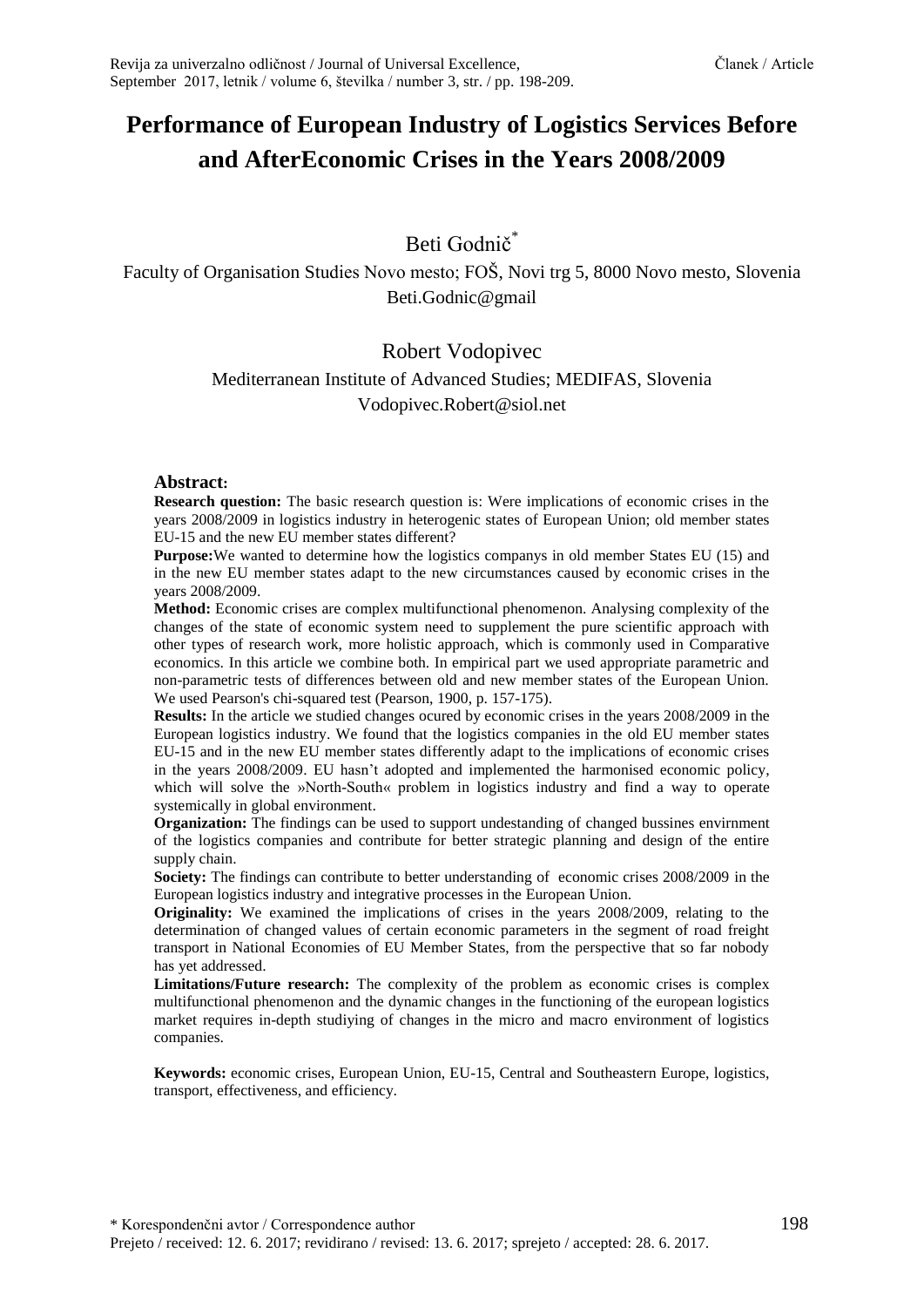## **1 Introduction**

General social development is based on the economic and social characteristics and is not reflected as freedom of movement and change of various socio-economic systems, but is linked to the development of institutions, which function on the bases of developed needs and ways of meeting them. Institutions allow or prevent this or another structure of satisfying the needs and therefore are more general provisions in the way society functions. In modern societies where is socio-economic development linked to the progress, the institutions promptly adapt to changes, thereby enabling a smooth process of social reproduction.

In the period for the creation of a common European Federation of nation-states in the area of economic and social organization is characterized by economic policy of liberalism, which has been linked national European countries into a single European Union and the processes of unification within it. It had a single economic policy in agriculture, transport and competition with the goal of unifying the conditions of operation in the common market as much as possible, which is called process harmonization (European Union, 2016).

In the countries of Central and Southeastern Europe after 1990 the processes of transition and integration processes led to the restructuring of economic systems in these countries, which resulted in the revitalization of the economies in these countries, the elimination of barriers to entry to the markets of these countries and the internationalization of bussines.

The creation of a single state organization (EU), which formed a single economic area, the single market and free movement of goods and factors of production is a fundamental objective of the EU, which has led to increased transport demand.

The market of logistics services of European Union after the new EU member states joined the EU has been significally enlarged and impacted on the development of national markets of logistics services and its performances in the European EU-15 countries and new EU member states. We examined the implications of crises in the years 2008/2009, relating to the determination of changed values of certain economic parameters in the segment of road freight transport in National Economies of EU Member States (Godnič, unpublish phD 2017; Godnič & Vodopivec, 2017, p. 1-10).

## **2 Teoretical framework**

### **2.1 The size of country**

The size of country influence on economic development. A small number of people and a small area of the country determined by a small internal market and therefore can not be economical to develop economic activities, which have significant savings from economies of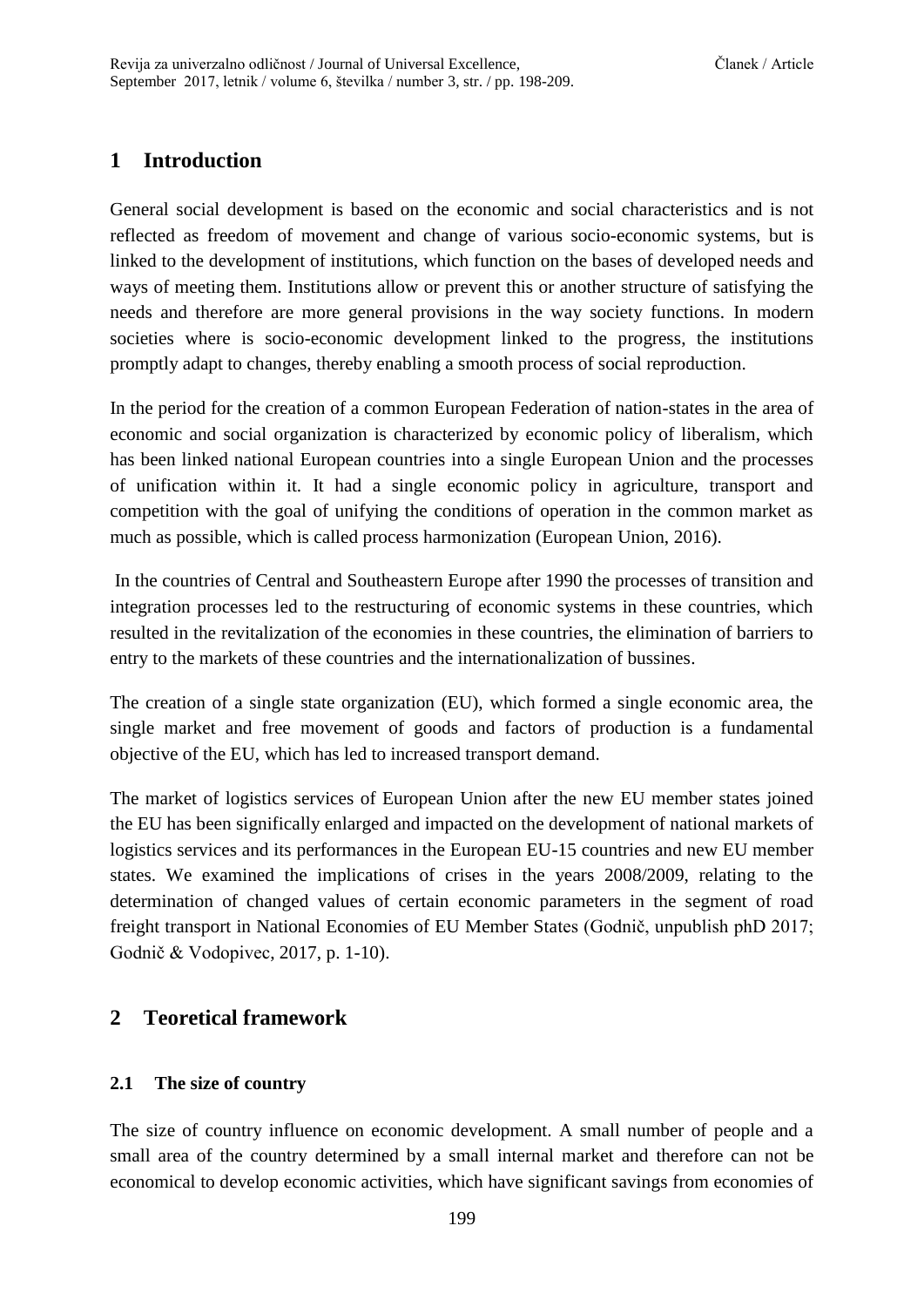scale (eg. the aviation industry, automobile industry, various forms of mass production). Small countries also can not have such a diversified production structure as a big country, small country show pronounced economic shortcomings.This does not mean that the small countries can not successfully develop, but this economic disadvantage have to compensate by the benefits derived from social institutions. Small country has to be more flexible, agile and innovative in organization of social institutions, which is a prerequisite of successful economic development (Kuznets, 1960, p. 14-31).

Larger market provides a higher demand, which in reproduction proces allows greater production. For small countries the expansion of existing markets and conquer new international markets is important precondition for increasing production and thereby achieve stable economic growth. Market development is one of the main factors of economic development and the overall development of society. It has great importance in both developed and less developed countries, although the objectives and the instruments used to underpin national economic policies are different.

## **2.2 Emerged new supply markets, new markets for the finished products and development of new production techniques.**

Socio-economic development is seen as a continuous development of the productive power of the people, social entities in the form of development of productive forces and is the resultant of activities of social subjects. In this continuous progress of developing the productive forces, people are forced, in order to create the material conditions of life in a community. Consequently, these changes affect the change in the development of social forms of production in the new organized form of socio-economic relations. In the context of globalization, economic, social and personal development increasingly depend on interaction with others and different. This requires tolerance (Berggren & Nilsson, 2015, str. 371).

If socio-economic relations lag behind the development of productive forces, it is developing a growing contradiction between them and this triggers changing the entire social order. The contrast between human needs and the limited resources available to meet those needs are reflected in the reproductive process at different levels of development of the society.

Social development is based on certain social laws, which has already been stated by Adam Smith. In his fundamental work »The Wealth of Nations« was quotated various factors of economic development. The greatest importance is attributed to the division of labor and the expansion of the market (Smith, 1952, p. 50). Expansion of markets caused by the interdependence of different economic activities have strong impact on structural changes in the national economies. Functioning of the economic system without a successful logistics services and supply systems, we can't imagine, as the development of the industry of logistics, (transport) has the feedback on the functioning of the economy (Huber, Klauenberg & Thaller, 2015, p. 1).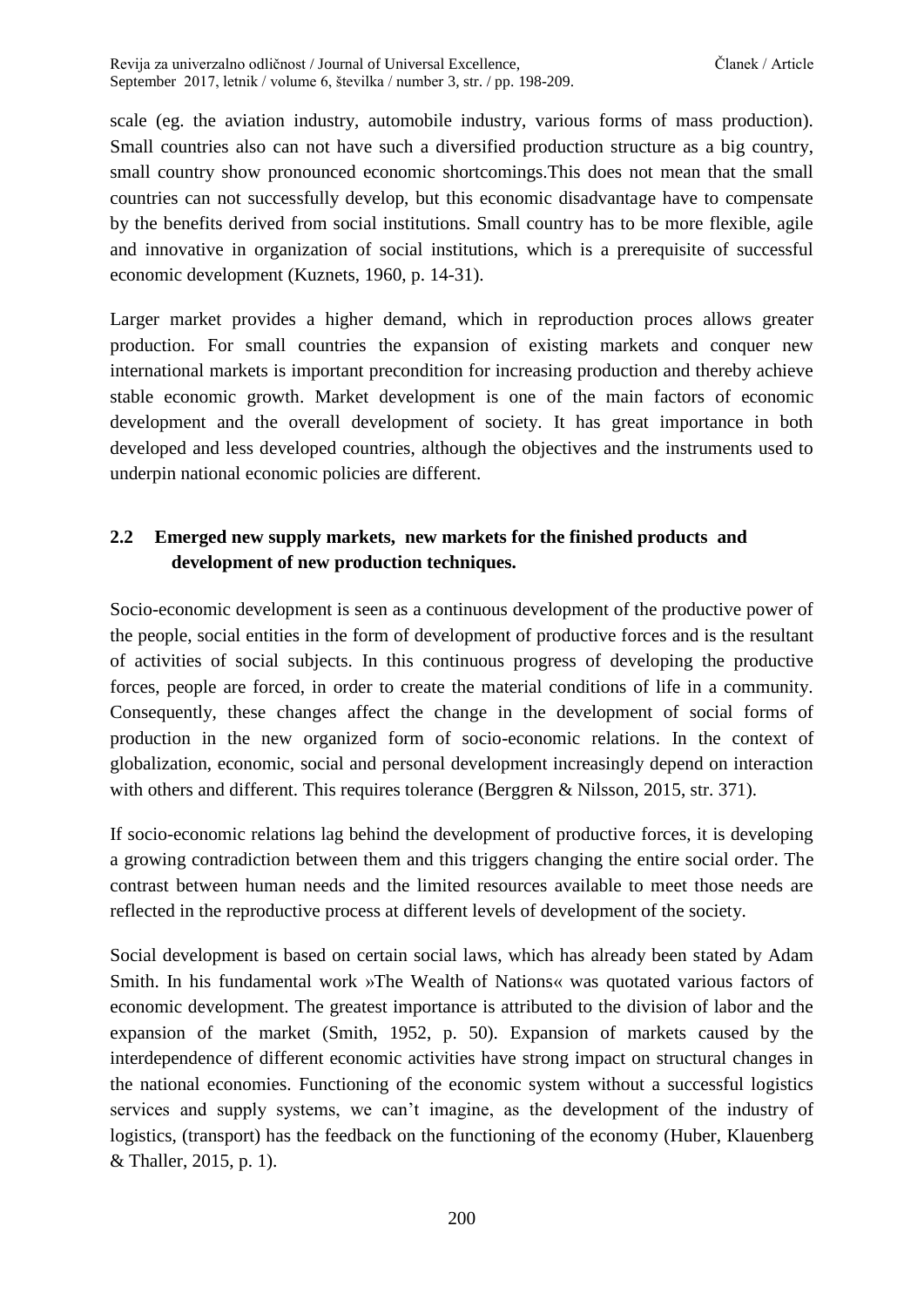Analysis of the spatial dispersion and cohesion of human activities in our complex society is only very recent, exceptions can be found in the comparative advantages theory (Ricardo 1817) or the international trade theory of Heckscher (1919) and Ohlin (1933). The post-war theoretical fundament of the processes of regional integration can be found in economic and political theory of integration.

Historicaly emergence and connection of two fundamental socio-economic factors allow existence of socio-economic development on the higher level. The discovery of America in 1492 and the discovery of a new sea route to India in 1498 allowed European countries to have access to new supply markets and new markets for the finished products.

On the economy significantly affects also the technical and technological development, which is the basic force in the transformation of the economy. Inventions in the period of the industrial revolution enabled the development of new production techniques, which allowed producing biger output, which had been placed in new markets. To study the operation of logistics service engineering development is particularly important because it directly affects the degree of rivalry in global market.

### **2.3 Logistics industry**

Logistics industry, a part of which is transportation, plays a key role in the global economy because it supports the production efforts of companies that are spread in diverse areas, locations, and with its activities meet the diversified and varied needs of different businesses and consumers (Borruso, 2005, p. 1-2). Transportation infrastructure can contribute to economic growth. This has been shown in literature e.g., (Michaels, 2008, p. 683-701); (Atack et al., 2010, p. 171-197; Banerjee, Dufl & Qian, 2012), showing that well-developed transport networks may lead to better market accessibility, lower logistics costs, promoting economic growth and meet those social needs that can only be posible by developing modern transport systems (Hoppe, Christ, Castro, Winter & Seppänen, 2014, p. 1).

Global economy requires the ability of the country to participate in international trade by developing such a system of regulated supply chains, with the important role of transport, which has a significant share in the cost structure of industrial production. If there are favorable international political conditions, which support international political cooperation and free international trade, small countries can successfully develop.

Global supply chains should ensure continuous operation in the context of increased uncertainty (Jesper, Aseem, Mads, & Rasmus, 2016, p. 27).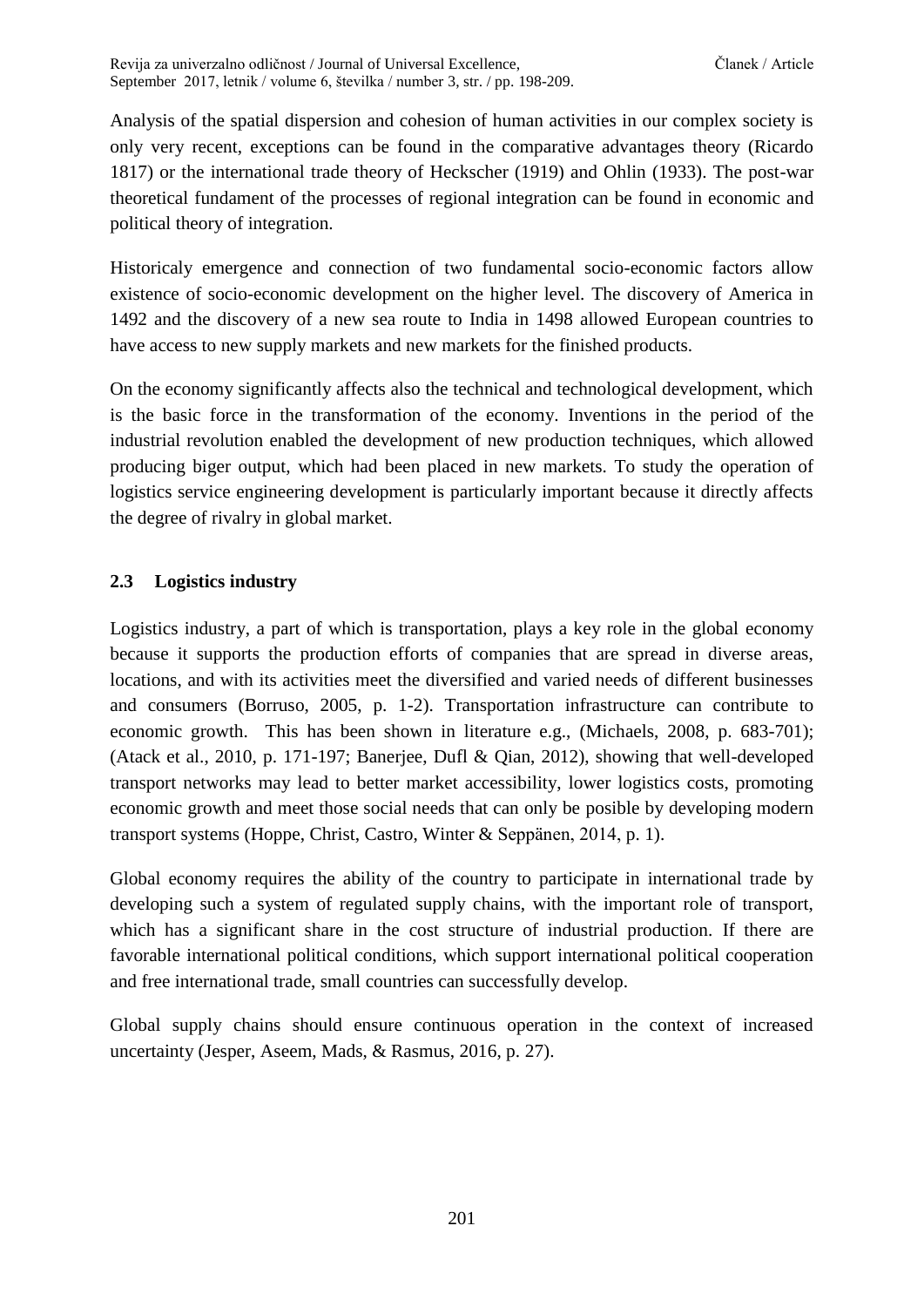#### **2.4 Fundamental systematic research of economic development**

The capitalist economy operates under changing conditions, and dynamically adapts to the new conditions by changing the economic mechanisms and institutions, and also successfully maintains its operation. Nevertheless, it is one of the fundamental features of the market coordination mechanism, the phenomenon of cyclical changes in the economy, which is seen as the growth and decline of economic activity.

These changes occur periodically as cyclical fluctuations in economic activity and different durations. There are a variety of lengths of economic cycles. Theorists have long studied different periods of economic cycles, to name just classic economic cycles, lasting from seven to eleven years, discovered by Clement Juglar in year 1862. Long-term economic cycles lasting 60 years, has studied Kondratiev in year 1925, all of whom are characterized by cyclical fluctuations in economic development (Economics Lexicon, 1995, p. 695; Schumpeter, 1975, p. 612-622).

Fundamental systematic research of economic development began in the thirties of the last century as a result of the "Great Depression" in the years 1929-1933. Researchers have focused on the study of the cyclical nature of the functioning of the economy, in order to clarify the causes of the occurrence of economic crises, discovered the principles of the development of national economies and set the "general theory of economic crises'' (Schumpeter, 1975, p. 612-622).

The cyclicality of the functioning of the economy and the emergence of the economic crisis theorists failed to unambiguously clarify, because the economic crises are multifunctional phenomenon. Every crisis has specific characteristics and is caused by numerous factors and complex processes taking place in the national economy and mutual interactions with the national economy as a whole.

Theories of economic development study integration and operation of the various factors of production as well as their behavior in the reproductive process. Effects of other sectors of the national economy on the development of logistics and transportation services for a large shows in various forms. Demand for logistics and transport services depends on aggregate demand, so these services are one of the important factors of integration of social reproduction, market logistics and transport services is because of this connection also subject to cyclical changes in the functioning of the economy (Schumpeter, 1975, p. 612-622).

## **3 Method**

Economic crises are complex multifunctional phenomenon. Analysing complexity of the changes of the state of economic system need to supplement the pure scientific approach with other types of research work, more holistic approach, which is commonly used in Comparative economics. In this article we combine both. In empirical part we used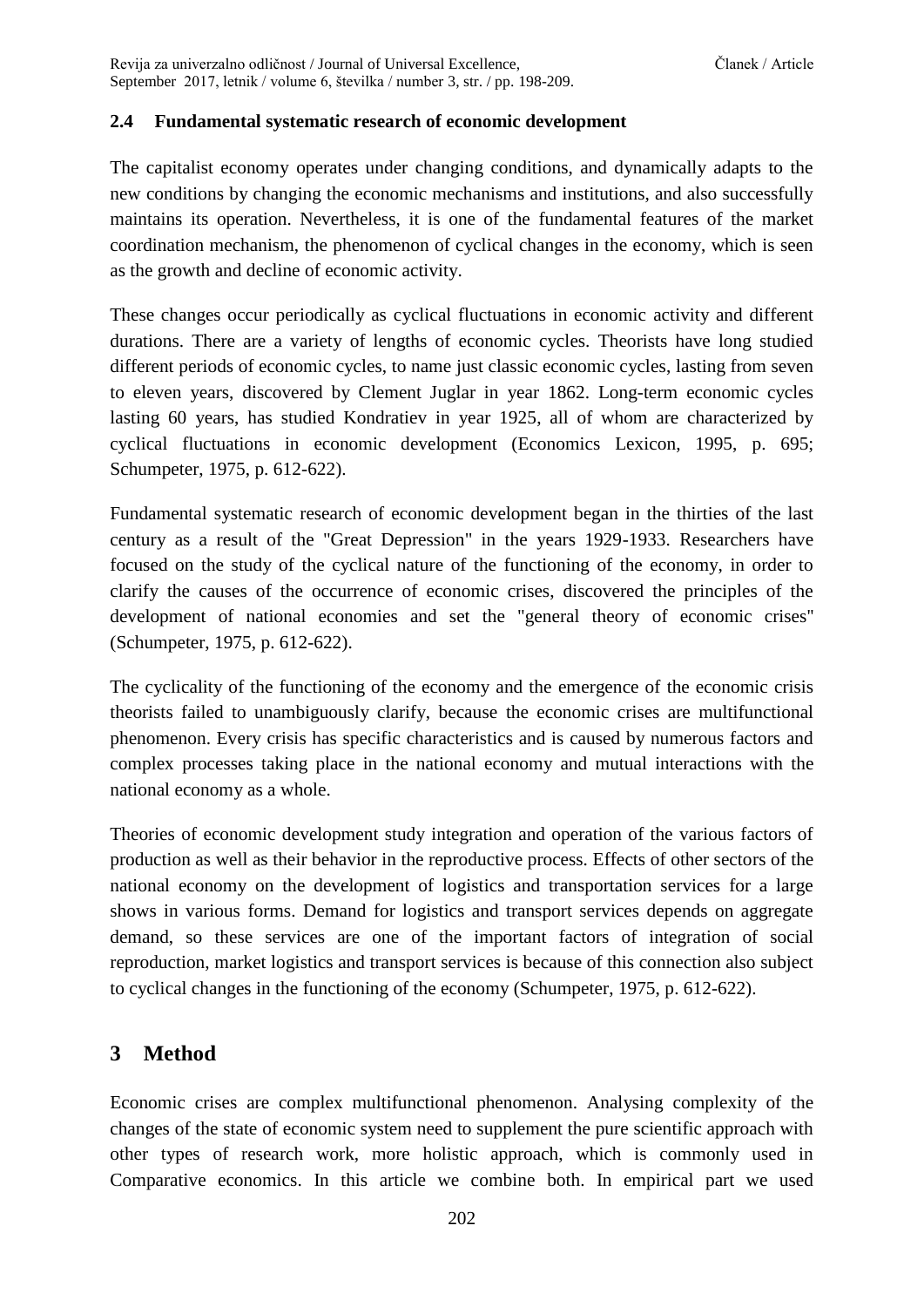Revija za univerzalno odličnost / Journal of Universal Excellence, Članek / Article September 2017, letnik / volume 6, številka / number 3, str. / pp. 198-209.

appropriate parametric and non-parametric tests of differences between old and new member states of the European Union. We used Pearson's chi-squared test (Pearson, 1900, p. 157-175).

We analyze the data we have obtained from data warehouses, publicly accessible databases EUROSTAT, SURS, WTO. For the purposes of our analysis we have information that is presented in a standard format by individual European countries for the entire period studied, divided into two groups. The first group was the criterion time of entry into the EU ranked European countries that joined the EU before 2004, we named it the old Member States of the EU-15. The second group includes the EU Member States that joined the EU in 2004 and 2007; we named it the new Member States of the EU. On this basis, we studied the data of economic indicators.

## **4 Results**

Functioning of the market of transport services in land transport in EU dependens on many factors. We will examined only the impact of the economic crises in years 2008/2009 on the logistics services and market performance of road freight transport services in the countries of the old EU-15 and the new EU member states. We examined changes relating to the determination of changes in the value of certain economic parameters in the segment of road freight transport in European national economies of the European countries EU-15 and the new EU member states (States wich joined the EU in 2004 and 2007).

We will try to prove on the basis of the observation of some key economic indicators of logistics companies, the hypothesis, which says that, some economic parameters of the road freight transport in the EU were exposed to strong impact of the economic crises in years 2008/2009. Change in economic parameters will be evaluated according to the following indicators: the transport work performed the number of enterprises, the volume of sales. We studied the behavior of representative companies that is those who behave like the average compay in the country.

During the period of the crises in the years 2008/2009 the business companies had been forced to operate in a constantly changing conditions and dynamically adapt to the new situation by changing the volume of business and thus maintain their operation and existence on the global market. Therefore, we studied how the effects of the crisis impacted the functioning of the European logistics companies in the business of road freight transport in the countries of the old EU-15 and the new EU member states.

First, we studied economic indicator transport work done in road freight carriers in the EU. We wanted to know whether it is in a period of crisis in years 2008 and 2009 the dynamics of the movement performed work in road freight transport in the logistics industry in European new EU member states different from the dynamics of the movement performed work in road freight transport in the European countries of the old EU-15 countries. How did the crisis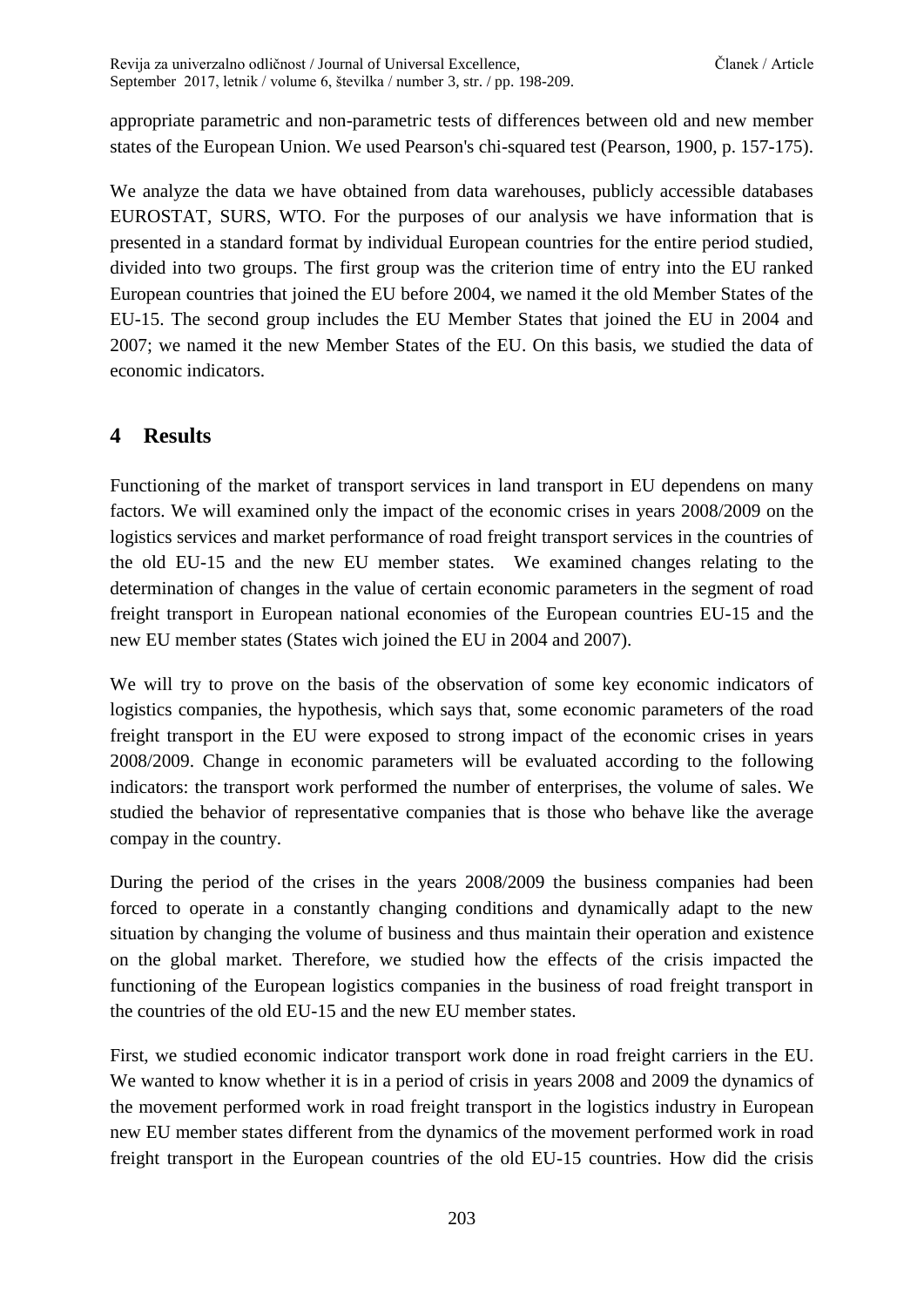affected the countries of the old EU-15 and how the effects of the crisis were showed in the operations of logistics companies in the new EU member states.

The Pearson chi-square test (Pearson, 1900, p. 157-175) was calculated for the first economic indicator the transport work in freight transport operators. Statistical calculation of the economic indicator transport work in freight transport operators in European countries are given in Table 1.

It shows the difference in the dynamics of the transport work done in road freight carriers as a typical representative of the countries of the old EU-15 and the new EU member states in crisis in late 2008 and in 2009 was not significant. Although analysing Eurostat data we have found that the implication of the crises in the years 2008/2009 decrease transport work measured in net-kilometres in road freight carriers in the European countries of old EU-15 and have a similar impact on the logistic industry in a new EU member states.

**Table 1: Studying the association between the completion of the transport work part of the representative of each country and the type of membership in the EU in the period of economic crises (2008-2009).**

| Observed frequencies:                  |                    |             | Expected frequencies: |                                                                |                                              |             |
|----------------------------------------|--------------------|-------------|-----------------------|----------------------------------------------------------------|----------------------------------------------|-------------|
|                                        | Below Me           | Me and more |                       |                                                                | <b>Below Me</b>                              | Me and more |
| 01                                     | 7                  | 8           | 15                    | 01                                                             | 7,500                                        | 7,500       |
| 02                                     | 6                  | 5           | 11                    | 02                                                             | 5,500                                        | 5,500       |
|                                        | 13                 | 13          | 26                    |                                                                |                                              |             |
| $N = 26$<br>$N = 2m$<br>$m = N/2 = 13$ |                    |             | Legend:               | 01: old EU member states $(EU-15)$<br>02: new EU member states |                                              |             |
|                                        | $H^2$ = calculated |             |                       |                                                                |                                              |             |
|                                        | <b>Below Me</b>    | Me and more |                       |                                                                |                                              |             |
| 01                                     | 0,033              | 0,033       |                       |                                                                |                                              |             |
| 02                                     | 0,045              | 0,045       |                       |                                                                | $df = (v-1)*(s-1) = 1$                       |             |
|                                        |                    |             | 0,158                 |                                                                | $H^2_{\text{tab(df}=1;\alpha=0.05)} = 3,841$ |             |

On the basis of observation and study of the the economic parameter number of active registered companies in the road freight transport services we will try to prove also the hypothesis that the changes in certain economic parameters of the road freight transport in the EU were exposed to strong impact of the economic crises in years 2008/2009. We analyzed how the economic crises in years 2008/2009 affected the logistics industry in the road freight transport in the European countries.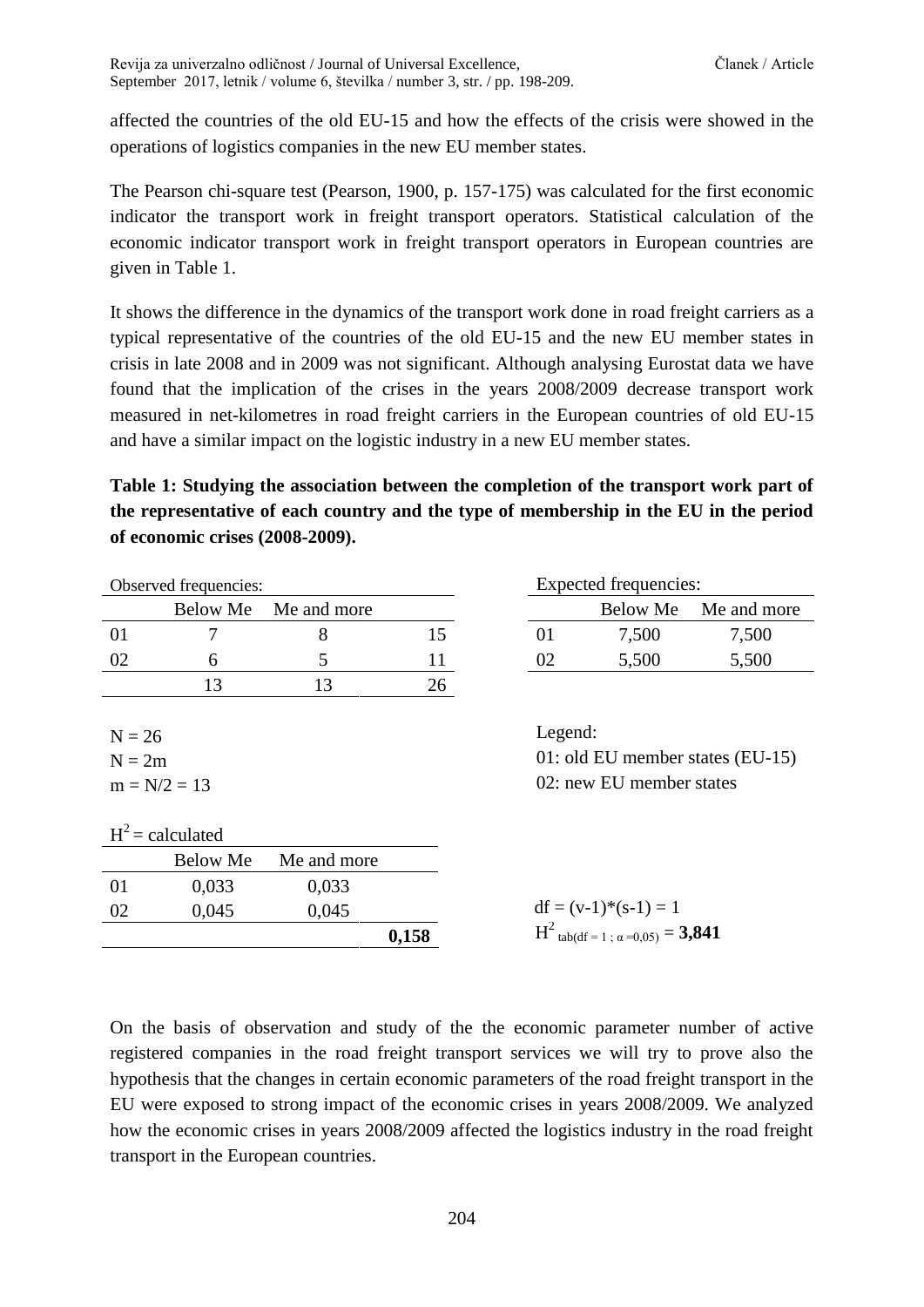On this basis of Eurostat data, we analyse growth rates of the number of active registered companies in the road freight transport in the European countries and we calculated statistical assessment of the Pearson chi-squared test, which is given in Table 2.

Based on the analysis of Eurostat data for the indicator studied and statistical evaluation of the Pearson chi-square test we also prove the hypothesis, that changes in economic parameters were also shown at the period of the economic crisis of 2008/2009 and impacted on the state of logistics companies in the European Union. We found that the number of active registered companies in the road freight transport in the European countries EU was exposed to strong impact of the economic crises in both countries; in the old EU-15 as well as in the new EU member states. The relative decline of the number of active registered transport companies in the new EU member states was higer, but was not significantly more frequently than in the countries of the old EU-15 countries.

**Table 2: Studying the association between the number of active registered transport companies representative of each country and the type of membership in the EU in the period of economic crises (2008-2009).**

|                | Observed frequencies: |             |       |                          | Expected frequencies:                            |                                  |
|----------------|-----------------------|-------------|-------|--------------------------|--------------------------------------------------|----------------------------------|
|                | Below Me              | Me and more |       |                          | <b>Below Me</b>                                  | Me and more                      |
| 01             | 7                     | 5           | 12    | 01                       | 6,000                                            | 6,000                            |
| 02             | 4                     | 6           | 10    | 02                       | 5,000                                            | 5,000                            |
|                | 11                    | 11          | 22    |                          |                                                  |                                  |
|                |                       |             |       |                          |                                                  |                                  |
| $N = 22$       |                       |             |       | Legend:                  |                                                  |                                  |
| $N = 2m$       |                       |             |       |                          |                                                  | 01: old EU member states (EU-15) |
| $m = N/2 = 11$ |                       |             |       | 02: new EU member states |                                                  |                                  |
|                |                       |             |       |                          |                                                  |                                  |
|                | $H^2$ = calculated    |             |       |                          |                                                  |                                  |
|                | <b>Below Me</b>       | Me and more |       |                          |                                                  |                                  |
| 01             | 0,167                 | 0,167       |       |                          |                                                  |                                  |
| 02             | 0,200                 | 0,200       |       |                          | $df = (v-1)*(s-1) = 1$                           |                                  |
|                |                       |             | 0,733 |                          | $H^2$ tab(df = 1; $\alpha$ =0,05) = <b>3,841</b> |                                  |

| Expected frequencies: |       |                      |  |  |
|-----------------------|-------|----------------------|--|--|
|                       |       | Below Me Me and more |  |  |
| 01                    | 6,000 | 6,000                |  |  |
| 02                    | 5,000 | 5,000                |  |  |

| $df = (v-1)*(s-1) = 1$                           |  |
|--------------------------------------------------|--|
| $H^2$ tab(df = 1; $\alpha$ =0,05) = <b>3,841</b> |  |

We wanted to know whether the dynamics of revenues of transport companies from the sales of road freight transport in the European new EU member states differ from the dynamics of revenues from the sale of road freight transport in the European countries of old EU-15. Analyzing Eurostat data for the indicator revenues from the sales of road freight transport services in the period of the economic crisis in late 2008 and in 2009 it is seen a fall in revenues from the sales of road freight transport in the old EU-15 as well as in the new EU member states. Statistical evaluation of the Pearson chi-square test showed in Table 3 also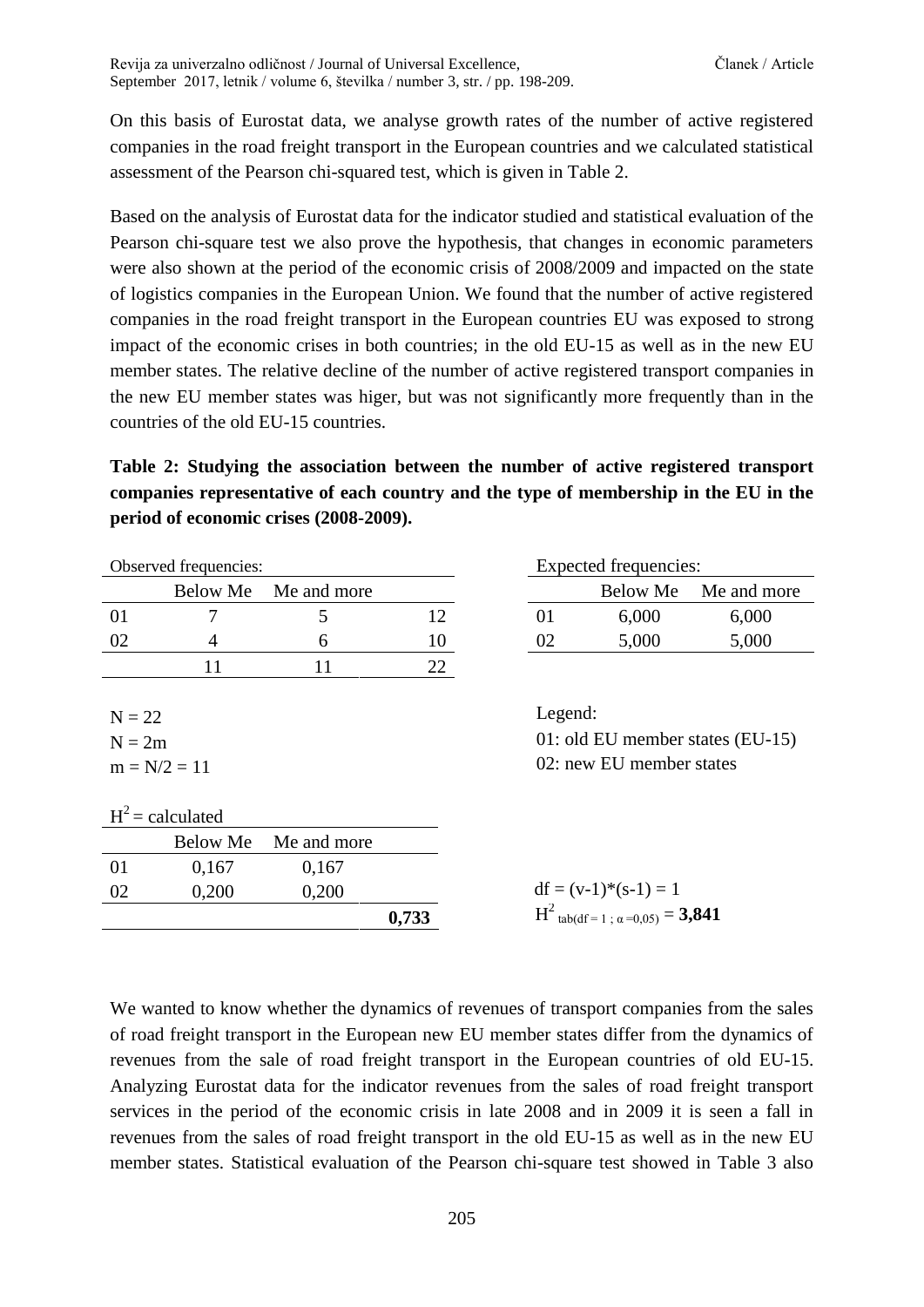prove that the relative decline of the revenues from the sale of road freight transport in the new EU member states was not significantly more frequently than in the countries of the old EU-15 countries

**Table 3: Studying the association between the revenues of transport companies from the sales of road freight transport, representative of each country and the type of membership in the EU in the period of economic crises (2008-2009).**

| Observed frequencies: |  |                      | Expected frequencies: |  |       |                      |
|-----------------------|--|----------------------|-----------------------|--|-------|----------------------|
|                       |  | Below Me Me and more |                       |  |       | Below Me Me and more |
|                       |  |                      |                       |  | 5,238 | 5,762                |
| -02                   |  |                      |                       |  | 4,762 | 5,238                |
|                       |  |                      |                       |  |       |                      |
|                       |  |                      |                       |  |       |                      |

 $N = 21$  Legend:  $m = (N-1)/2 = 10$  $Median = m+1 = 11$ 

|    | Expected frequencies: |                      |
|----|-----------------------|----------------------|
|    |                       | Below Me Me and more |
| 01 | 5,238                 | 5,762                |
| OŽ | 4.762                 | 5,238                |

Median  $= m+1$  01: old EU member states (EU-15)  $N = 2m +1$  02: new EU member states

| $H^2$ = calculated |  |
|--------------------|--|
|                    |  |

|     |       | Below Me Me and more |       | $df = (v-1)*(s-1) = 1$                |
|-----|-------|----------------------|-------|---------------------------------------|
| -01 | 0.293 | 0.266                |       | $H^2$ tab(df = 1; $\alpha$ =0,05) =   |
| -02 | 0.322 | 0.293                |       | $H^2$ tab(df = 1; $\alpha$ =0,01) = ' |
|     |       |                      | 1.173 | $H^2$ tab(df = 1; $\alpha$ =0,1) = 2  |

| $df = (v-1)*(s-1) = 1$                           |
|--------------------------------------------------|
| $H^2$ tab(df = 1; $\alpha$ =0,05) = <b>3,841</b> |
| $H^2$ tab(df = 1; $\alpha$ =0,01) = <b>6,635</b> |
| $H^2$ tab(df = 1 ; $\alpha$ =0,1) = <b>2,706</b> |

## **5 Conclusion**

We analysed some of the indicators, which are important economic and social factors of the concept of a national economy. Functioning of the market of transport services in land transport in EU dependents on many factors. We examined only the impact of the economic crises in years 2008/2009 on the logistics services and market performance of road freight transport services in the countries of the old EU-15 and the new EU member states.

First, we studied the dynamics of economic indicator transport work in road freight carriers in the European Union measured in ton-kilometers. We have found that economic crises in years 2008/2009 decrease transport work measured in net-kilometres in road freight carriers in the European countries of old EU-15 member states and have a similar impact on the new EU member states. The differences between the representative companies in the European countries of old EU-15 member states and the new EU member states are not significantly diferent. We analysed the dynamics of growth rates of the number of active registered companies in the road freight transport in the European countries of the old EU-15 member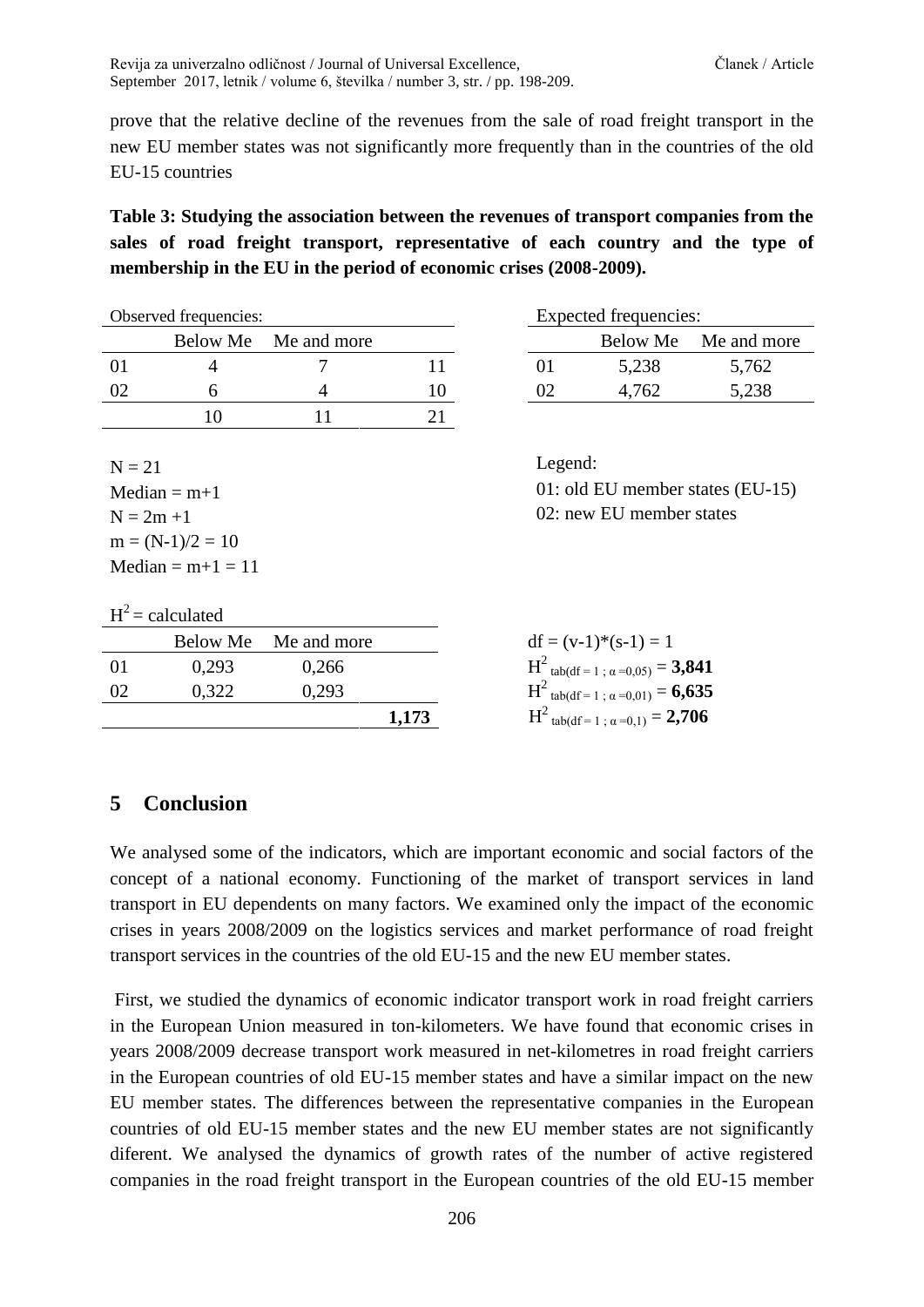states and new EU member states. The drop in the number of registered transport companies in the sector of road freight carriers in the countries of the old EU-15 member states appears larger than in new EU member states, but the characteristics of the differences is weak. Differences between the companies in the countries of the old EU-15 member states and the new EU member states are not typical. Entrepreneurial activity has been in the old and new member states equally intense. We also analyzed how was affected the performance of transport in road freight transport analysing the economic indicator revenues from the sales of transport services for freight transport in EU member states. Revenue from the sales of road freight transport decline relatively average in both in the new EU member states and in the old member states EU-15. The relative decrease in performance in revenue from the sales of road freight transport in the new EU member states is not significaly more ofen than the performance in revenues from the sales of road freight transport in the countries of the old member states EU-15. From our analysis of the growth rates of selected economic parameters in the road freight transport in the new EU member states and old member states EU-15 is seen the impact of the economic crises in years 2008/2009.

European commission recognized the limitations of the various »universal models of development« and strategies based on the »appropriate strategic development«. They have from over the last decade developed their own »international development strategy« and formulated it in the context of a new international economic order, but they still haven't implemented the harmonised economic policy, which will solve the »North-South« problem. Although there is much scope for advancing social and economic goals through economic policy, there are because of heterogenity of the old member states EU-15 and new EU member states also important limitations. EU is stil institutionaly and from economic point of wieu the entity of separate national economies. Development practically depends of the national economies. The institutional economic processes and relations to the federal EU administration are impossible to keep within manmade boundaries, so only institutional borrowing will not solve the problems of the less developed regions.

## **References**

- 1. Atack, J., Bateman, F., Haines, M. et al. (2010). Did railroads induce or follow economic growth? Urbanization and population growth in the American Midwest, 1850– 60, Social Science History, 34, 171– 97.
- 2. Banerjee, A., Dufl, O. E., & Qian, N. (2012). On the road: Access to transportation infrastructure and economic growth in China, NBER Working Paper No. 1789, National Bureau of Economic Research, Boston, MA.
- 3. Berggren, N., and Nilsson, T. (2015). Globalization and the transmission of social values: The case of tolerance. *Journal of Comparative Economics*, 43(2), 371-389.
- 4. Borruso, G. (2005). Perspective changes in freight transport between Europe and the emerging countries. *European Transport \ Trasporti Europei*, 30(2005), 1-2.
- 5. European Union. (2016, 3. June). The history of the European Union. Recover on <https://europa.eu/european-union/about-eu/history-en>
- 6. Eurostat. (2015a, 23. November). Recover on *http://ec.europa.eu/eurosta,* [road\_go\_ta\_tott]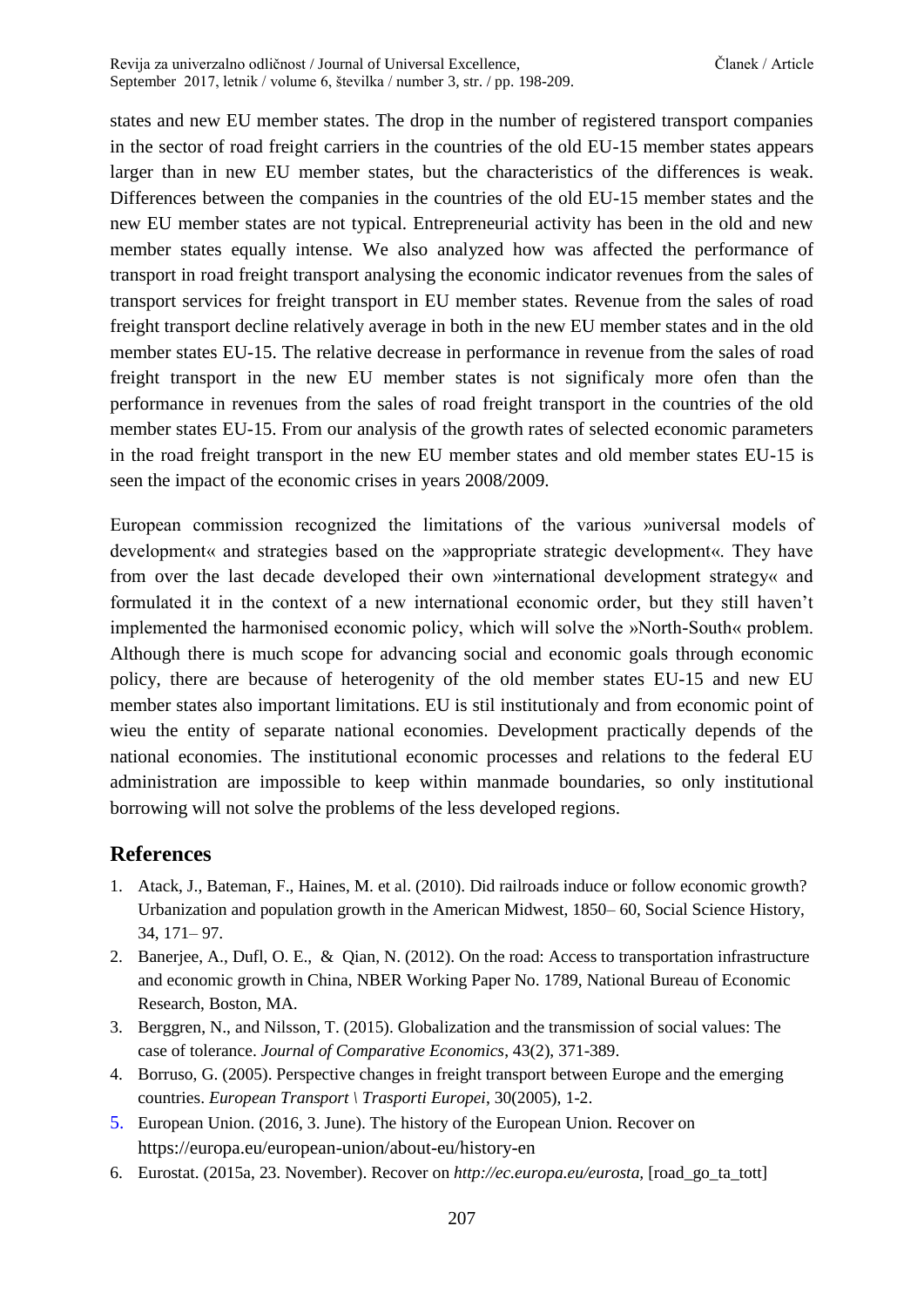Revija za univerzalno odličnost / Journal of Universal Excellence, Članek / Article September 2017, letnik / volume 6, številka / number 3, str. / pp. 198-209.

- 7. Eurostat. (2015b, 23. November). Recover on na *http://ec.europa.eu/eurosta,* [sbs\_na\_1a\_se]
- 8. Eurostat. (2015c, 23. November). Recover on na *http://ec.europa.eu/eurosta,* [sbs\_na\_1a\_se\_r2]
- 9. Eurostat. (2015č, 23. November). Recover on na *http://ec.europa.eu/eurostat* [road\_go\_ca\_hac]
- 10. Godnič, B., (2017), Prilagajanje logističnih storitev po vstopu novih članic v Evropsko Unijo in Šengensko območje, unpublished Ph.D.
- 11. Godnič, B., & Vodopivec, R., (2017). Globalization and integration process in Europe, RUO Journal of Universal Excellence, V.6 No.1, 1-10.
- 12. Hoppe, M., Christ, A., Castro, A., Winter, M., & Seppänen, T. M. (2014). Transformation in transportation? *Eur J Futures Res* (2014).
- 13. Huber, S., Klauenberg, J. & Thaller, C. (2015). Consideration of transport logistics hubs in freight transport demand models. *European Transport Research Review*, 77:32, 1-14.
- 14. Jesper, N. A., Aseem, K., Mads, U. & Rasmus, L. (2016). *An effect-oriented approach to assessing supply side vulnerability in global supply chains.* In Grubstrom, R. W. & Hinterhuber, H. H. (ed.), International Working Seminar on Production Economics, Austria, Innsbruck, 22-26. February 2016, 27-38.
- 15. Kuznets, S. (1960). Economic growth of small nations. In E.A.G. Robinson (ed.): Economic consequences of the size of nations, Macmillan, London, 14-31.
- 16. Michaels, G. (2008). The effect of trade on the demand for skill: evidence from the interstate highway system, Review of Economics and Statistics, 90, 683–701. doi:10.1162/rest.90.4.683
- 17. Pearson, K. (1900). On the criterion that a given system of deviations from the probable in the case of a correlated system of variables is such that it can be reasonably supposed to have arisen from random sampling. *Philosophical Magazine,* Series 5, 50(302), 157–175.
- 18. Smith, A., (1952), Bogatstvo narodov, Kultura, Zagreb
- 19. Schumpeter, J. A., (1975), *Povijest ekonomske analize I.* Zagreb: Informator.

\*\*\*

**Beti Godnič** graduated at the Faculty of Maritime Studies and Transport; University of Ljubljana, a master's degree at the Faculty of Economics; University of Ljubljana. She worked in different jobs as a salesperson, an independent analyst of related companies, assistant director for accounting and member of the Supervisory Board. Is qualified lecturer in management and lecturer at the Faculty of Organizational Studies in Novo Mesto. \*\*\*

**Robert Vodopivec** graduated at the Faculty of Economics; University of Ljubljana, where he also received his MA. He recived Ph.D at the Faculty of Economics; University of Maribor. Academic career began at the Transport Institute, where he worked as a research assistant, researcher and senior researcher. In 1990-1992 he was a research fellow at University of Massachusetts in USA, than he continued his academic career at University of Ljubljana as a university teacher, where he was twice elected for Vice Dean, Member the Board, Head of Postgraduate studies Department, Chair of the Economics Department, Member of the Senate. He also lectured at the University of Maribor; Faculty of Logistics and Faculty of Energy technology and other independent higher education institutions in Slovenia, where he was four times elected for Vice Dean and was Member of the Senates of those institutions. He is a director of Mediterranean Institute for Advanced Studies. He is appointed for full professor and the author of many scientific articles in reputable journals. He has 86 citations, 33 articles and publications at international conferences, 28 monographs and textbooks, which he wrote alone or in co-authorship, and many other works, 22 final research reports of domestic and international projects, a large number of expert reports and other works. He was a member of many national and international committees, reviewer of many scientific papers and a member of the editorial board of the Serbian scientific journal Economic themes.